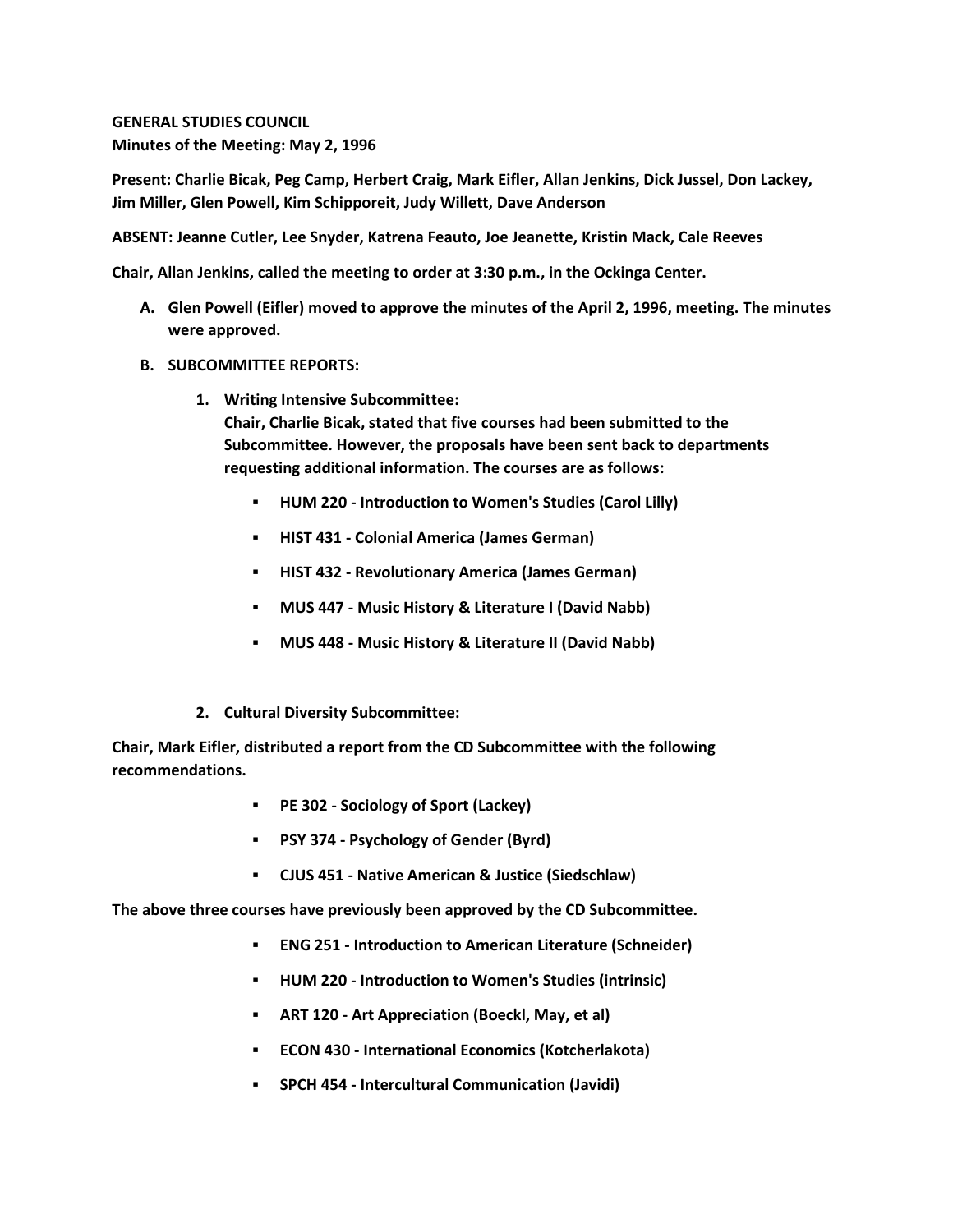**\*\*\*Glen Powell (Craig) moved to approve the above recommendations. Motion carried.** 

**Eifler requested approval for the following instructor for a particular course. This course had previously been approved, however, for a different instructor.**

**HIST 212 - Non-Western World (Pradeep Barua)**

**\*\*\*Glen Powell (Miller) moved to approve the addition of Barua. Motion carried.**

**C.**

- **D. OLD BUSINESS:**
	- **1. Consider Proposed Revisions to CD Application:**

**Eifler made it clearer that courses may qualify for the CD designation either because of the inherent nature of the course, or because of the particular way that an instructor constructs a course.**

**Also, the department chairs have some additional responsibilities and obligations concerning the approval process. The applications must be approved by the course's home department and signed by the department chair.**

**Eifler will be sending a letter to the Department Chairs explaining the new procedures and responsibilities.**

**\*\*\*Herbert Craig (Miller) moved to approve the new guidelines. Motion carried.**

**2. Update on Report to Faculty Senate Concerning 300 Level Courses:** 

**Bicak stated there will be a response to Faculty Senate early this fall.**

**3. Chair Report on CD Recruitment Meeting Held on April 8, 1996:** 

**Jenkins reported there were fifteen people that attended the meeting. The five new CD courses that were approved above were discussed at the recruitment meeting.**

**4. CD and WI Requirements for Transfer Students:** 

**Schipporeit met with the Community Colleges regarding CD/WI requirements for transfer students. There appears to be some concern on the UNK campus about transfer students transferring from other institutions to UNK. The concern being the number of CD/WI courses that are being offered are too few for these students to complete within their time frame. Students with these concerns need to meet with the General Studies Director.**

**Judy Willett advises transfer students to enroll in a CD/WI course each semester so they are insured to meet the requirements.**

**Anderson suggested getting the Deans involved and requested the General Studies Director and the Subcommittee Chairs meet with the Deans to discuss getting more courses designated as CD/WI.**

**5. Chair Report on Tonya Huber Meeting:**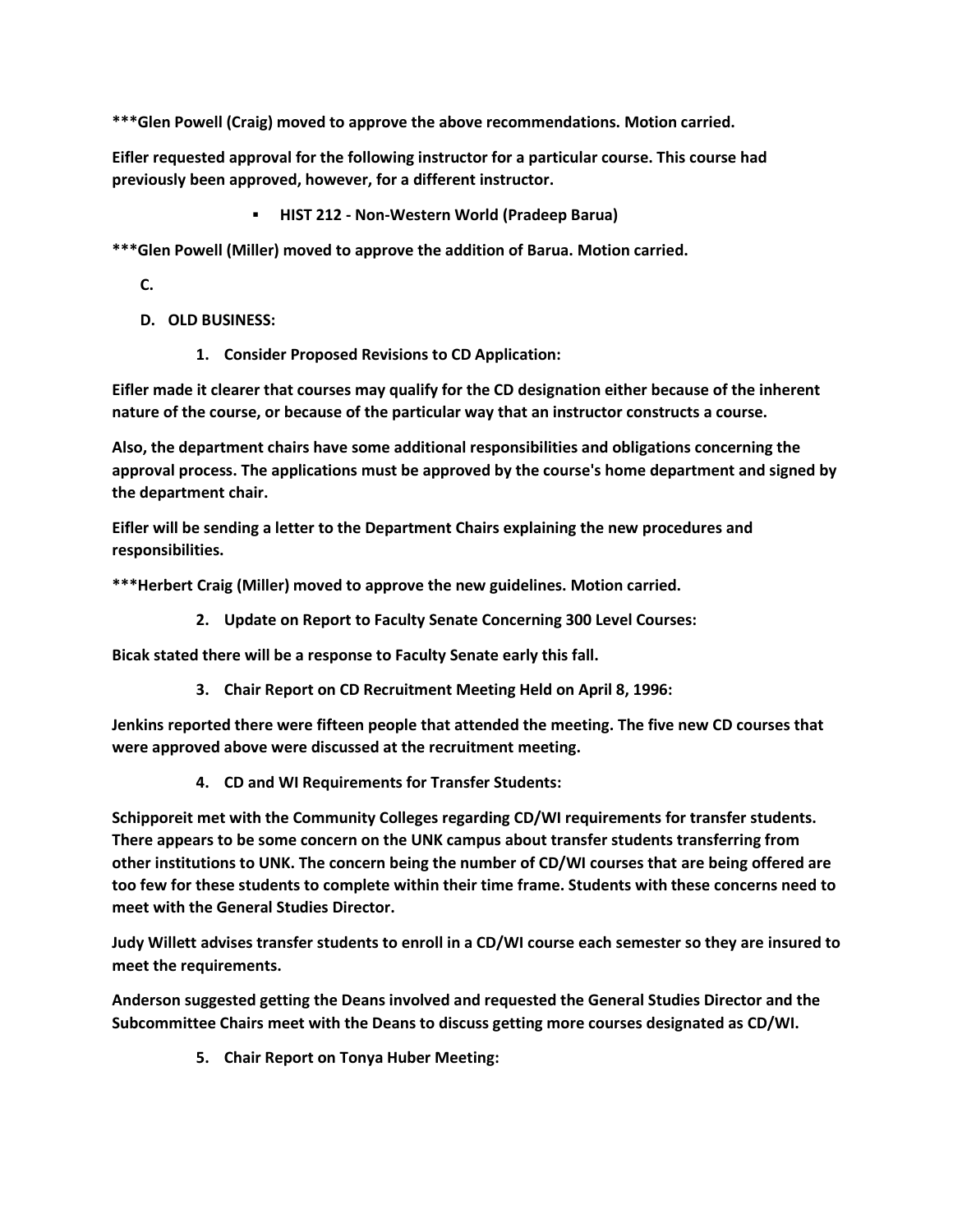**The Chair reported that the College of Education brought Tonya Huber to campus to discuss an integrated approach to Cultural Diversity. Some concern was expressed that it may not be completely compatible with the approach that the Council uses.**

**College of Education is trying to infuse awareness of CD throughout the entire curricula as opposed to individual courses which have CD components as a substantial part of a particular topic.**

**6. Development of Perspectives Criteria:** 

**Craig discussed some changes that he would like to see made to the criteria for Historical Perspectives. On item number three, Craig would like to add (to include artistic and intellectual) after the word cultural.**

**\*\*\*Herbert Craig (Miller) moved to approve the addition. Motion failed.**

**\*\*\*Jim Miller (Powell) moved to wait and revise all criteria once the Council has all of them from each College. Motion carried.**

**Jenkins will contact Department Chairs to begin this process.**

**E.**

- **F. NEW BUSINESS:**
	- **1. Consider Moving Meeting Date:**

**After some discussion, the Council will keep the first Thursday of each month as the meeting date.**

**2. Consider Complete Approval of Minutes Via E-mail:** 

**Faculty Senate would like to receive General Studies minutes sooner. It was suggested that the minutes be sent and approved via e-mail to help speed up the process.**

**\*\*\*Jim Miller (Powell) moved to approve the minutes via e-mail. Motion carried.**

**3. Community College CD and WI Considerations:** 

**Jenkins stated that the Council needs to decide what their feelings are on the transferability of CD/WI. The Council needs the Community Colleges proposed criteria before considering the issue of transferability.**

**Because of her ongoing contacts, it was suggested Kim Schipporeit serve as the liaison with the Community Colleges on this matter. Jenkins suggested Schipporeit write a letter to Community Colleges requesting their criteria. The Council suggested sending a copy of our criteria to various Community Colleges.**

**4. Summer Meetings:** 

**Eifler reported there would be several CD applications forthcoming. To assist students and advisors, the Council needs to act on these submissions before the next schedule publication date (deadline is June 20). To meet this deadline, the Council will meet May 22, 1996.**